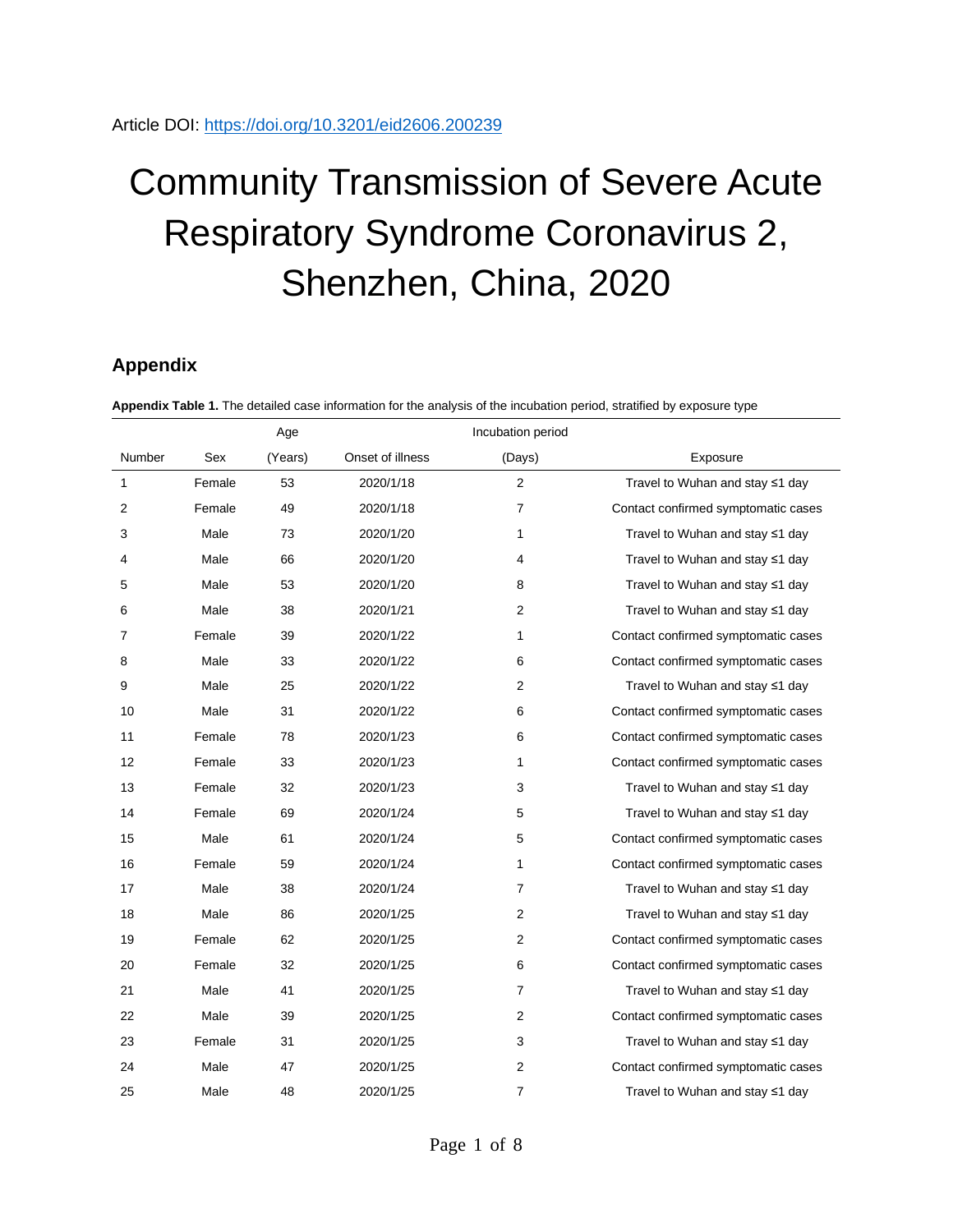|        |        | Age            |                  | Incubation period |                                       |
|--------|--------|----------------|------------------|-------------------|---------------------------------------|
| Number | Sex    | (Years)        | Onset of illness | (Days)            | Exposure                              |
| 26     | Female | 29             | 2020/1/26        | 5                 | Travel to Wuhan and stay $\leq 1$ day |
| 27     | Female | 33             | 2020/1/26        | 6                 | Travel to Wuhan and stay $\leq 1$ day |
| 28     | Male   | 56             | 2020/1/26        | 1                 | Contact confirmed symptomatic cases   |
| 29     | Male   | 41             | 2020/1/26        | 1                 | Contact confirmed symptomatic cases   |
| 30     | Male   | 47             | 2020/1/26        | 7                 | Contact confirmed symptomatic cases   |
| 31     | Male   | 65             | 2020/1/26        | 5                 | Contact confirmed symptomatic cases   |
| 32     | Female | 43             | 2020/1/26        | 5                 | Travel to Wuhan and stay $\leq 1$ day |
| 33     | Female | 25             | 2020/1/26        | 8                 | Contact confirmed symptomatic cases   |
| 34     | Female | 56             | 2020/1/26        | 4                 | Travel to Wuhan and stay ≤1 day       |
| 35     | Female | 35             | 2020/1/26        | 4                 | Contact confirmed symptomatic cases   |
| 36     | Female | 58             | 2020/1/27        | 4                 | Contact confirmed symptomatic cases   |
| 37     | Female | 38             | 2020/1/28        | 5                 | Contact confirmed symptomatic cases   |
| 38     | Female | 57             | 2020/1/28        | 10                | Travel to Wuhan and stay ≤1 day       |
| 39     | Female | 50             | 2020/1/28        | 8                 | Contact confirmed symptomatic cases   |
| 40     | Male   | 34             | 2020/1/28        | 10                | Contact confirmed symptomatic cases   |
| 41     | Male   | 40             | 2020/1/28        | 7                 | Travel to Wuhan and stay ≤1 day       |
| 42     | Female | 45             | 2020/1/29        | 5                 | Contact confirmed symptomatic cases   |
| 43     | Female | 40             | 2020/1/29        | 3                 | Contact confirmed symptomatic cases   |
| 44     | Male   | 38             | 2020/1/29        | 5                 | Contact confirmed symptomatic cases   |
| 45     | Male   | 45             | 2020/1/29        | 5                 | Travel to Wuhan and stay ≤1 day       |
| 46     | Male   | 34             | 2020/1/29        | 10                | Contact confirmed symptomatic cases   |
| 47     | Female | 7              | 2020/1/30        | 10                | Travel to Wuhan and stay ≤1 day       |
| 48     | Female | 66             | 2020/1/30        | 10                | Travel to Wuhan and stay ≤1 day       |
| 49     | Female | 65             | 2020/1/30        | 8                 | Contact confirmed symptomatic cases   |
| 50     | Female | 60             | 2020/1/31        | 9                 | Travel to Wuhan and stay $\leq 1$ day |
| 51     | Female | 58             | 2020/2/1         | 10                | Travel to Wuhan and stay ≤1 day       |
| 52     | Female | 58             | 2020/2/2         | 5                 | Contact confirmed symptomatic cases   |
| 53     | Male   | 31             | 2020/2/3         | 13                | Contact confirmed symptomatic cases   |
| 54     | Male   | 54             | 2020/2/3         | 15                | Travel to Wuhan and stay ≤1 day       |
| 55     | Male   | $\overline{c}$ | 2020/2/4         | 12                | Contact confirmed symptomatic cases   |
| 56     | Female | 37             | 2020/2/4         | 14                | Contact confirmed symptomatic cases   |
| 57     | Female | 37             | 2020/2/4         | 11                | Contact confirmed symptomatic cases   |
| 58     | Female | 64             | 2020/2/5         | 16                | Contact confirmed symptomatic cases   |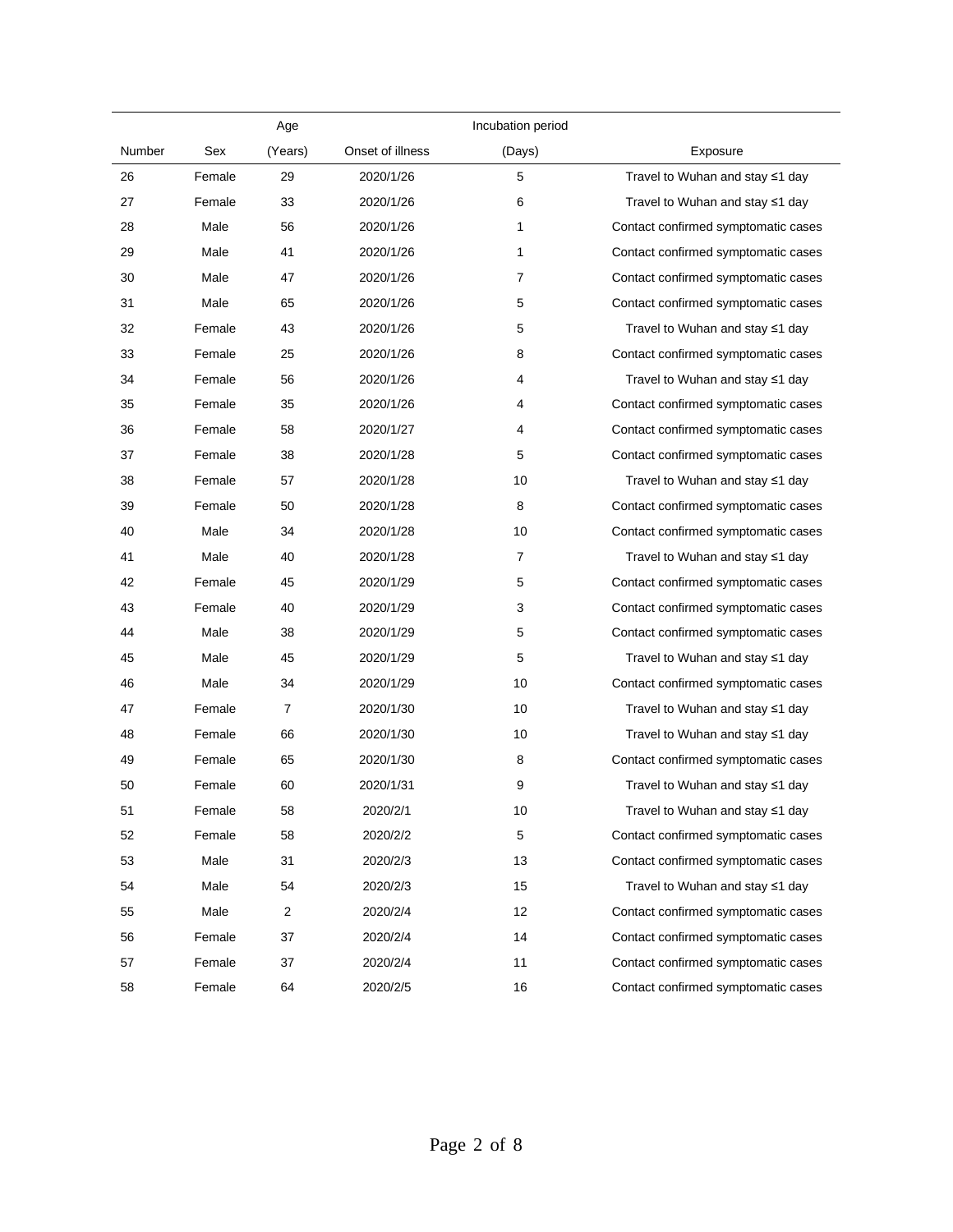|                | Case           |                                       | Illness onset | Interval of illness     | Interval of illness |                | The            | Interval of illness |
|----------------|----------------|---------------------------------------|---------------|-------------------------|---------------------|----------------|----------------|---------------------|
|                | number         |                                       | of primary    | onset between the       | onset between the   | Co-exposure or | number of      | onset between       |
| Cluster        | in             | The relationship between primary case | cases in      | primary case and        | primary case and    | intra-cluster  | infectee in    | infector and        |
| number         | cluster        | and other cases                       | cluster       | the second case         | the last case       | transmission   | cluster        | infectee            |
|                | 5              | father-in-law, mother-in-law, son,    | 1-Jan         | $\overline{2}$          | 10                  | <b>Both</b>    | $\mathbf{1}$   | $\overline{4}$      |
|                |                | mother                                |               |                         |                     |                |                |                     |
| 2              | 3              | one close contact<br>husband.         | 4-Jan         | 8                       | 21                  | <b>Both</b>    | $\mathbf{1}$   | 10                  |
| 3              | $\overline{2}$ | husband, daughter-in-law              | 12-Jan        | 3                       | 10                  | <b>Both</b>    | $\mathbf{1}$   | 12                  |
| 4              | 2              | wife                                  | 11-Jan        | 9                       | 9                   | Co-exposure    |                |                     |
| 5              | 2              | husband                               | 19-Jan        | $\mathbf{1}$            | $\mathbf{1}$        | Co-exposure    |                |                     |
| 6              | 4              | wife, granddaughter, co-mother-in-    | 20-Jan        | $\overline{\mathbf{c}}$ | 10                  | Co-exposure    |                |                     |
|                |                | law                                   |               |                         |                     |                |                |                     |
| $\overline{7}$ | 2              | wife                                  | 16-Jan        | 0                       | 0                   | Co-exposure    |                |                     |
| 8              | $\overline{2}$ | wife                                  | 8-Jan         | 15                      | 15                  | Co-exposure    |                |                     |
| 9              | 4              | wife, son, daughter-in-law            | 20-Jan        | $\overline{2}$          | 4                   | <b>Both</b>    | $\overline{2}$ | 2, 4                |
| 10             | 2              | wife                                  | 20-Jan        | $\mathbf{1}$            | $\mathbf{1}$        | Co-exposure    |                |                     |
| 11             | 2              | daughter                              | 20-Jan        | $\mathbf 0$             | $\mathbf 0$         | Co-exposure    |                |                     |
| 12             | 2              | daughter                              | 23-Jan        | 1                       | $\mathbf{1}$        | Co-exposure    |                |                     |
| 13             | 2              | son                                   | 24-Jan        | 1                       | $\mathbf{1}$        | Intra-cluster  | 1              | 1                   |
|                |                |                                       |               |                         |                     | transmission   |                |                     |
| 14             | 4              | friends                               | 20-Jan        | 3                       | 6                   | Intra-cluster  | 3              | 3, 5, 6             |
|                |                |                                       |               |                         |                     | transmission   |                |                     |
| 15             | 5              | wife, mother-in-law, daughter, wife,  | 23-Jan        | $\mathbf{1}$            | 4                   | Co-exposure    |                |                     |
|                |                | mother's sister                       |               |                         |                     |                |                |                     |
| 16             | 4              | sister, mother, daughter              | 22-Jan        | $\mathbf{1}$            | $\overline{7}$      | <b>Both</b>    | 1              | 6                   |
| 17             | 3              | daughter, son-in-law                  | 24-Jan        | 2                       | $\mathbf{2}$        | Intra-cluster  | $\overline{2}$ | 2, 2                |
|                |                |                                       |               |                         |                     | transmission   |                |                     |

## **Appendix Table 2.** The detailed case information for characteristic analysis of clusters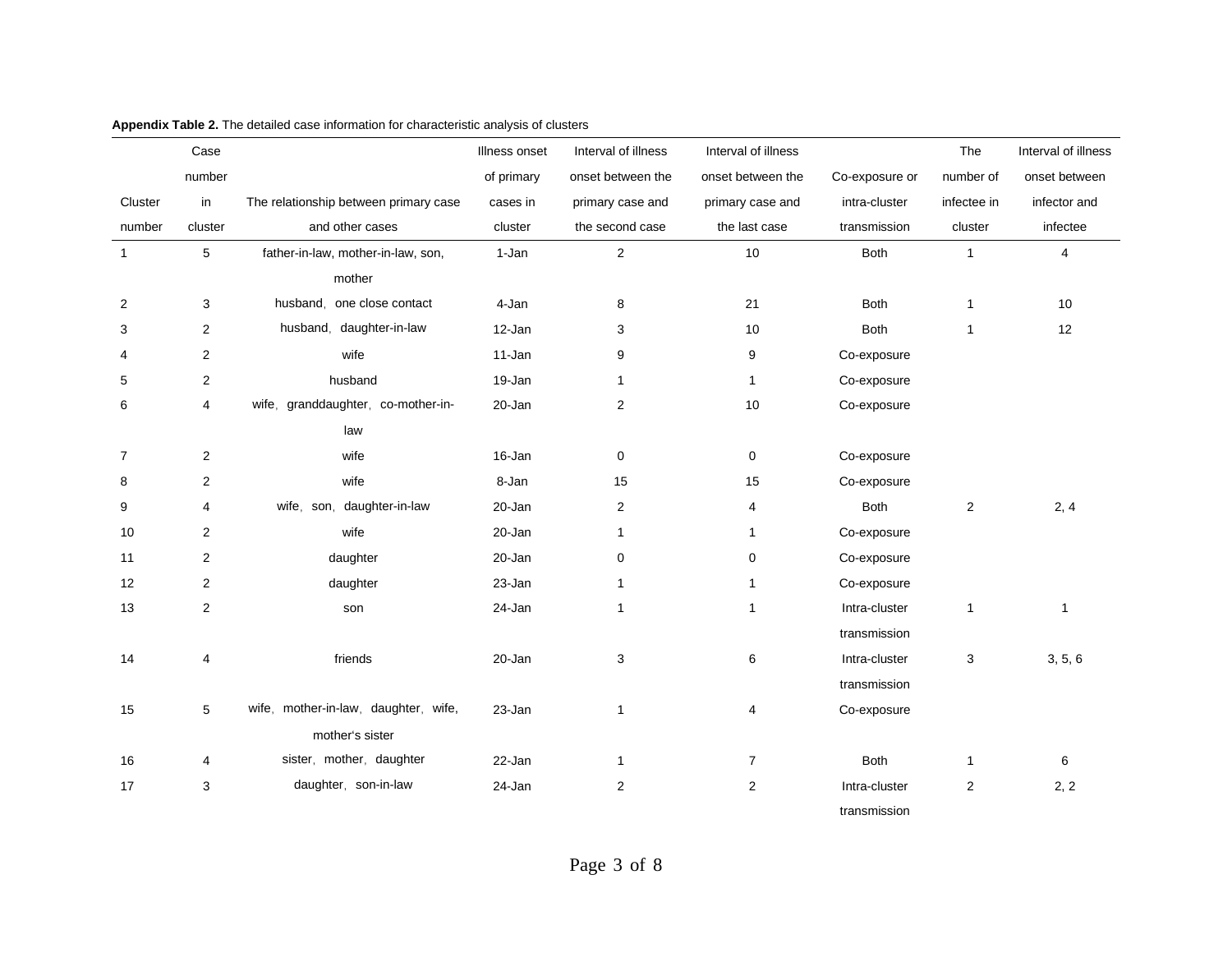|         | Case           |                                       | Illness onset | Interval of illness | Interval of illness |                | The          | Interval of illness |
|---------|----------------|---------------------------------------|---------------|---------------------|---------------------|----------------|--------------|---------------------|
|         | number         |                                       | of primary    | onset between the   | onset between the   | Co-exposure or | number of    | onset between       |
| Cluster | in             | The relationship between primary case | cases in      | primary case and    | primary case and    | intra-cluster  | infectee in  | infector and        |
| number  | cluster        | and other cases                       | cluster       | the second case     | the last case       | transmission   | cluster      | infectee            |
| 18      | 5              | wife, granddaughter1,                 | 24-Jan        | 3                   | 3                   | Both           | $\mathbf{1}$ | 0, 3                |
|         |                | granddaughter2, son                   |               |                     |                     |                |              |                     |
| 19      | 2              | husband                               | 24-Jan        | $\overline{2}$      | $\overline{2}$      | Co-exposure    |              |                     |
| 20      | $\overline{2}$ | father                                | 21-Jan        | 6                   | 6                   | Co-exposure    |              |                     |
| 21      | 2              | daughter                              | 25-Jan        | 0                   | 0                   | Co-exposure    |              |                     |
| 22      | 2              | husband                               | 23-Jan        | 6                   | 6                   | Intra-cluster  | 1            | 6                   |
|         |                |                                       |               |                     |                     | transmission   |              |                     |
| 23      | 4              | wife, mother-in-law, father-in-law    | 19-Jan        | 6                   | $\overline{7}$      | Co-exposure    |              |                     |
|         |                |                                       |               |                     |                     |                |              |                     |
| 24      | $\overline{2}$ | husband                               | 21-Jan        | 3                   | $\mathbf{3}$        | Co-exposure    |              |                     |
| 25      | 2              | son                                   | 24-Jan        | 3                   | 3                   | Co-exposure    |              |                     |
| 26      | 2              | husband                               | 23-Jan        | $\overline{2}$      | $\overline{2}$      | Co-exposure    |              |                     |
| 27      | 2              | son                                   | 18-Jan        | 6                   | $\,6\,$             | Intra-cluster  | $\mathbf{1}$ | 6                   |
|         |                |                                       |               |                     |                     | transmission   |              |                     |
| 28      | $\overline{2}$ | husband                               | 27-Jan        | 3                   | 3                   | Co-exposure    |              |                     |
| 29      | 2              | wife                                  | 24-Jan        | $\mathbf 5$         | 5                   | Co-exposure    |              |                     |
| 30      | $\overline{2}$ | wife                                  | 23-Jan        | $\mathbf{1}$        | $\mathbf{1}$        | Co-exposure    |              |                     |
| 31      | 2              | daughter                              | 26-Jan        | 3                   | 3                   | Co-exposure    |              |                     |
| 32      | 2              | mother                                | 26-Jan        | $\mathbf{1}$        | $\mathbf{1}$        | Co-exposure    |              |                     |
| 33      | 2              | husband                               | 26-Jan        | $\mathbf{1}$        | $\mathbf{1}$        | Co-exposure    |              |                     |
| 34      | 2              | wife                                  | 27-Jan        | $\mathbf{1}$        | $\mathbf{1}$        | Co-exposure    |              |                     |
| 35      | 2              | wife                                  | 30-Jan        | 0                   | 0                   | Co-exposure    |              |                     |
| 36      | 4              | son, grandson,<br>husband             | 24-Jan        | 4                   | 6                   | Co-exposure    |              |                     |
| 37      | 2              | wife                                  | 18-Jan        | 4                   | $\overline{4}$      | Co-exposure    |              |                     |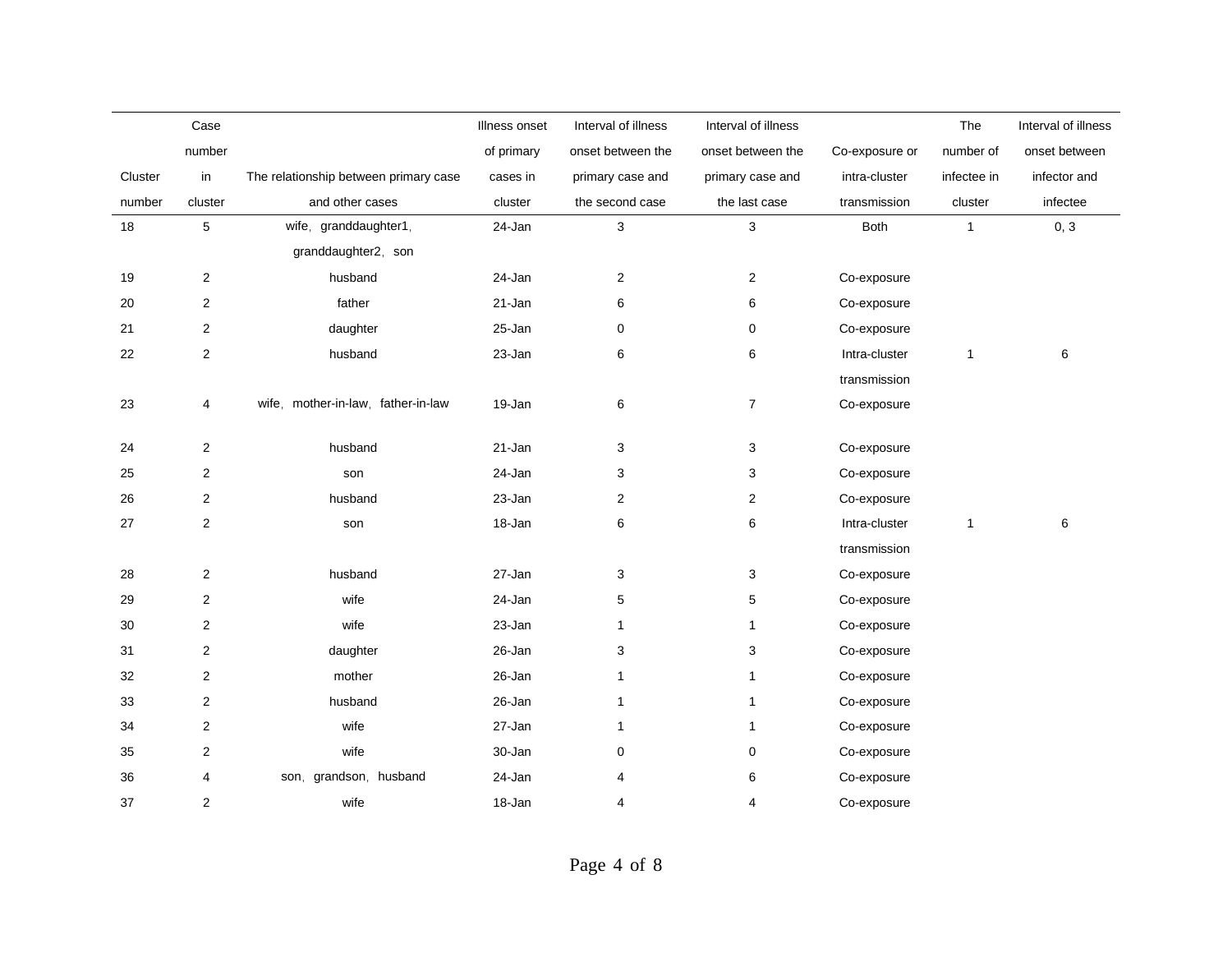|         | Case           |                                       | Illness onset | Interval of illness | Interval of illness     |                | The          | Interval of illness |
|---------|----------------|---------------------------------------|---------------|---------------------|-------------------------|----------------|--------------|---------------------|
|         | number         |                                       | of primary    | onset between the   | onset between the       | Co-exposure or | number of    | onset between       |
| Cluster | in             | The relationship between primary case | cases in      | primary case and    | primary case and        | intra-cluster  | infectee in  | infector and        |
| number  | cluster        | and other cases                       | cluster       | the second case     | the last case           | transmission   | cluster      | infectee            |
| 38      | $\overline{2}$ | mother                                | 28-Jan        | 3                   | 3                       | Co-exposure    |              |                     |
| 39      | 4              | wife, daughter, son                   | 22-Jan        | 6                   | 8                       | Co-exposure    |              |                     |
| 40      | 2              | wife                                  | 23-Jan        | $\mathbf{1}$        | 1                       | Co-exposure    |              |                     |
| 41      | $\overline{2}$ | wife                                  | 26-Jan        | 3                   | 3                       | Co-exposure    |              |                     |
| 42      | 3              | mother, father                        | 25-Jan        | 3                   | 6                       | Co-exposure    |              |                     |
| 43      | 2              | daughter                              | 26-Jan        | 6                   | 6                       | Co-exposure    |              |                     |
| 44      | 2              | grandson                              | 28-Jan        | 4                   | 4                       | Co-exposure    |              |                     |
| 45      | 2              | daughter                              | 24-Jan        | $\overline{7}$      | $\overline{7}$          | Co-exposure    |              |                     |
| 46      | $\mathbf{2}$   | husband                               | 24-Jan        | 3                   | 3                       | Co-exposure    |              |                     |
| 47      | 2              | husband                               | 18-Jan        | 5                   | $\mathbf 5$             | Co-exposure    |              |                     |
| 48      | $\overline{2}$ | husband                               | 23-Jan        | 3                   | 3                       | Co-exposure    |              |                     |
| 49      | 3              | daughter-in-law<br>son,               | 22-Jan        | 8                   | 8                       | Co-exposure    |              |                     |
| 50      | 2              | daughter                              | 27-Jan        | $\overline{c}$      | $\boldsymbol{2}$        | Co-exposure    |              |                     |
| 51      | $\mathbf{2}$   | daughter-in-law                       | 24-Jan        | 4                   | $\overline{\mathbf{4}}$ | Intra-cluster  | $\mathbf{1}$ | 4                   |
|         |                |                                       |               |                     |                         | transmission   |              |                     |
| 52      | $\overline{c}$ | father                                | 27-Jan        | $\overline{2}$      | $\overline{c}$          | Co-exposure    |              |                     |
| 53      | $\overline{2}$ | daughter                              | 25-Jan        | 4                   | 4                       | Co-exposure    |              |                     |
| 54      | $\overline{c}$ | daughter-in-law                       | 22-Jan        | $\mathbf{1}$        | $\mathbf{1}$            | Co-exposure    |              |                     |
| 55      | 2              | daughter                              | 17-Jan        | 6                   | 6                       | Intra-cluster  | $\mathbf{1}$ | 6                   |
|         |                |                                       |               |                     |                         | transmission   |              |                     |
| 56      | 3              | wife, daughter                        | 1-Feb         | 1                   | $\mathbf{1}$            | Co-exposure    |              |                     |
| 57      | 2              | wife                                  | 26-Jan        | 4                   | 4                       | Intra-cluster  | $\mathbf{1}$ | 4                   |
|         |                |                                       |               |                     |                         | transmission   |              |                     |
| 58      | 2              | husband                               | 25-Jan        | 1                   | $\mathbf{1}$            | Co-exposure    |              |                     |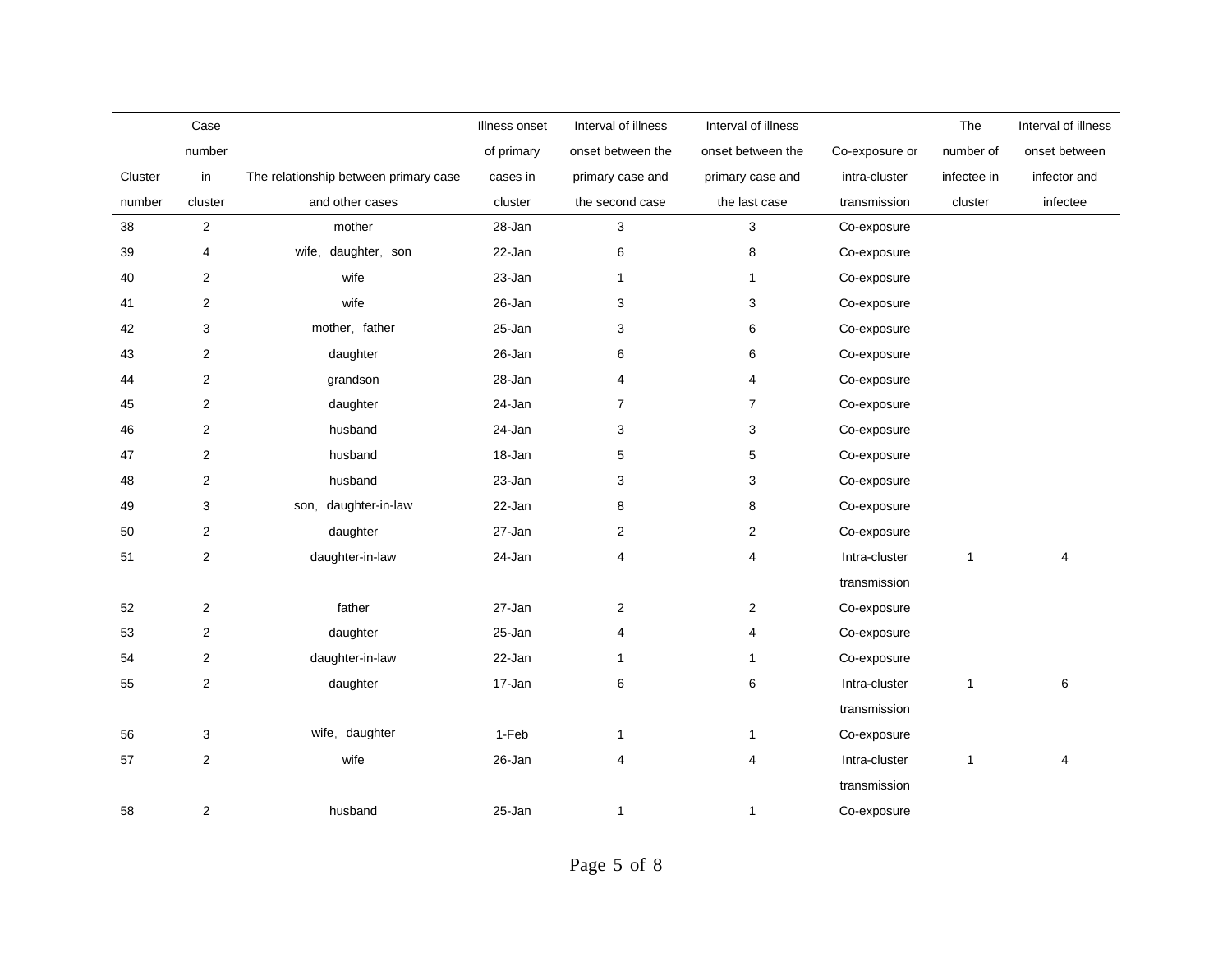|         | Case           |                                       | Illness onset | Interval of illness | Interval of illness     |                | The          | Interval of illness |
|---------|----------------|---------------------------------------|---------------|---------------------|-------------------------|----------------|--------------|---------------------|
|         | number         |                                       | of primary    | onset between the   | onset between the       | Co-exposure or | number of    | onset between       |
| Cluster | in             | The relationship between primary case | cases in      | primary case and    | primary case and        | intra-cluster  | infectee in  | infector and        |
| number  | cluster        | and other cases                       | cluster       | the second case     | the last case           | transmission   | cluster      | infectee            |
| 59      | 3              | girlfriend, father                    | 3-Feb         | 1                   | $\mathbf{1}$            | Co-exposure    |              |                     |
|         |                |                                       |               |                     |                         |                |              |                     |
| 60      | $\overline{c}$ | wife                                  | 27-Jan        | 0                   | 0                       | Co-exposure    |              |                     |
| 61      | 6              | husband, daughter1, daughter2,        | 28-Jan        | $\overline{2}$      | $\mathbf 5$             | Co-exposure    |              |                     |
|         |                | father, mother                        |               |                     |                         |                |              |                     |
| 62      | $\mathbf 2$    | son                                   | 24-Jan        | 10                  | 10                      | Intra-cluster  | $\mathbf{1}$ | 10                  |
|         |                |                                       |               |                     |                         | transmission   |              |                     |
| 63      | 2              | husband                               | 28-Jan        | 4                   | 4                       | Co-exposure    |              |                     |
| 64      | 2              | wife                                  | 27-Jan        | 0                   | 0                       | Co-exposure    |              |                     |
| 65      | 2              | son                                   | 27-Jan        | 9                   | 9                       | Co-exposure    |              |                     |
| 66      | 2              | son                                   | 26-Jan        | $\pmb{0}$           | $\mathsf 0$             | Co-exposure    |              |                     |
| 67      | $\mathbf{2}$   | daughter-in-law                       | 19-Jan        | 16                  | 16                      | Intra-cluster  | $\mathbf{1}$ | 16                  |
|         |                |                                       |               |                     |                         | transmission   |              |                     |
| 68      | $\overline{c}$ | wife                                  | 29-Jan        | $\overline{7}$      | $\overline{7}$          | Intra-cluster  | $\mathbf{1}$ | $\overline{7}$      |
|         |                |                                       |               |                     |                         | transmission   |              |                     |
| 69      | 3              | wife, daughter                        | 27-Jan        | $\overline{7}$      | 9                       | Co-exposure    |              |                     |
| 70      | $\overline{2}$ | wife                                  | 25-Jan        | $10$                | 10                      | Co-exposure    |              |                     |
| 71      | 2              | son                                   | 31-Jan        | $\mathbf{1}$        | $\mathbf{1}$            | Co-exposure    |              |                     |
| 72      | 3              | son, wife                             | 3-Feb         | $\overline{2}$      | $\overline{2}$          | Co-exposure    |              |                     |
| 73      | 2              | sister                                | 3-Feb         | $\overline{2}$      | $\overline{2}$          | Co-exposure    |              |                     |
| 74      | $\mathbf 2$    | daughter                              | 30-Jan        | 4                   | $\overline{\mathbf{4}}$ | Intra-cluster  | 1            | 4                   |
|         |                |                                       |               |                     |                         | transmission   |              |                     |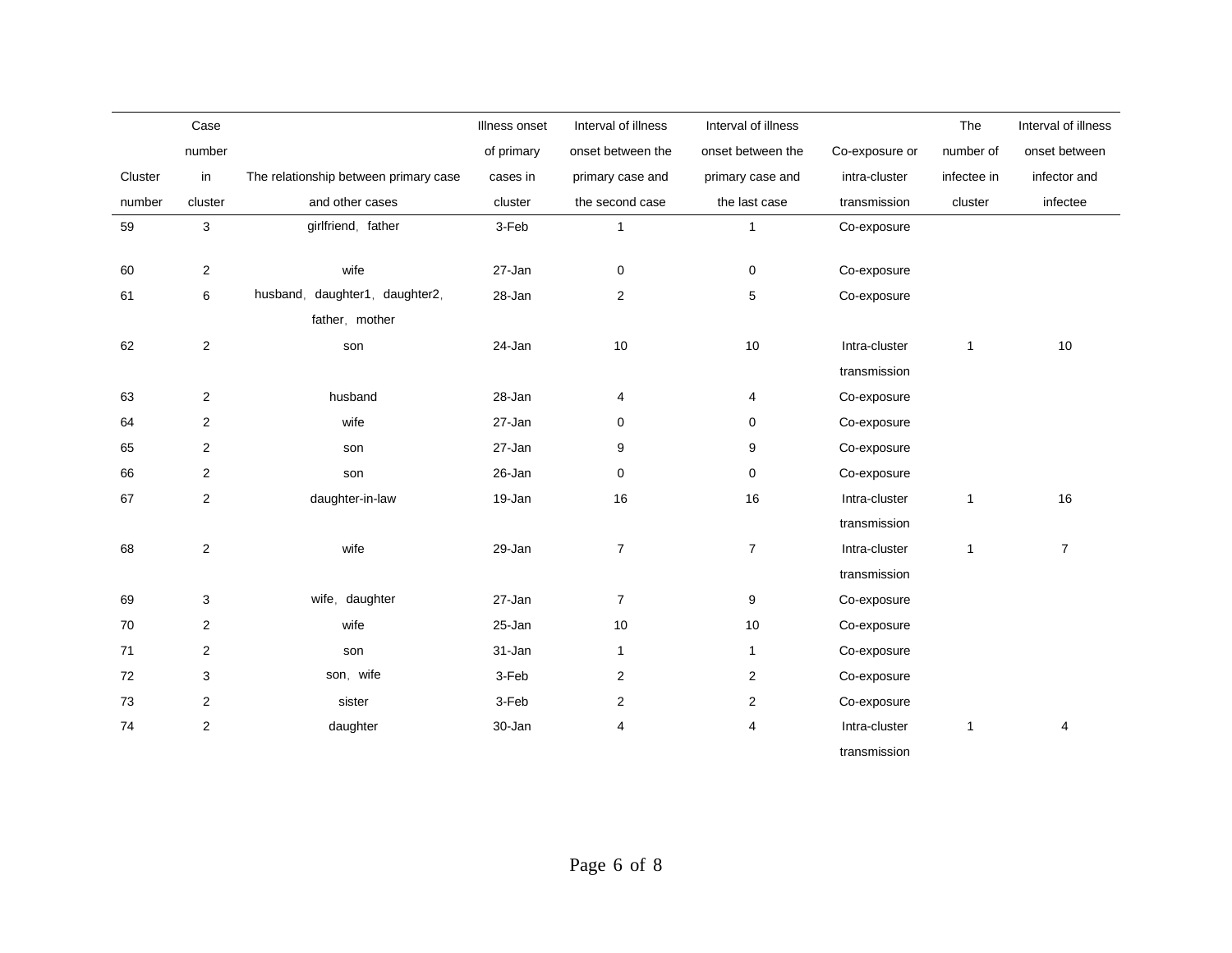

**Appendix Figure 1.** The location of Wuhan city and Shenzhen city, China.